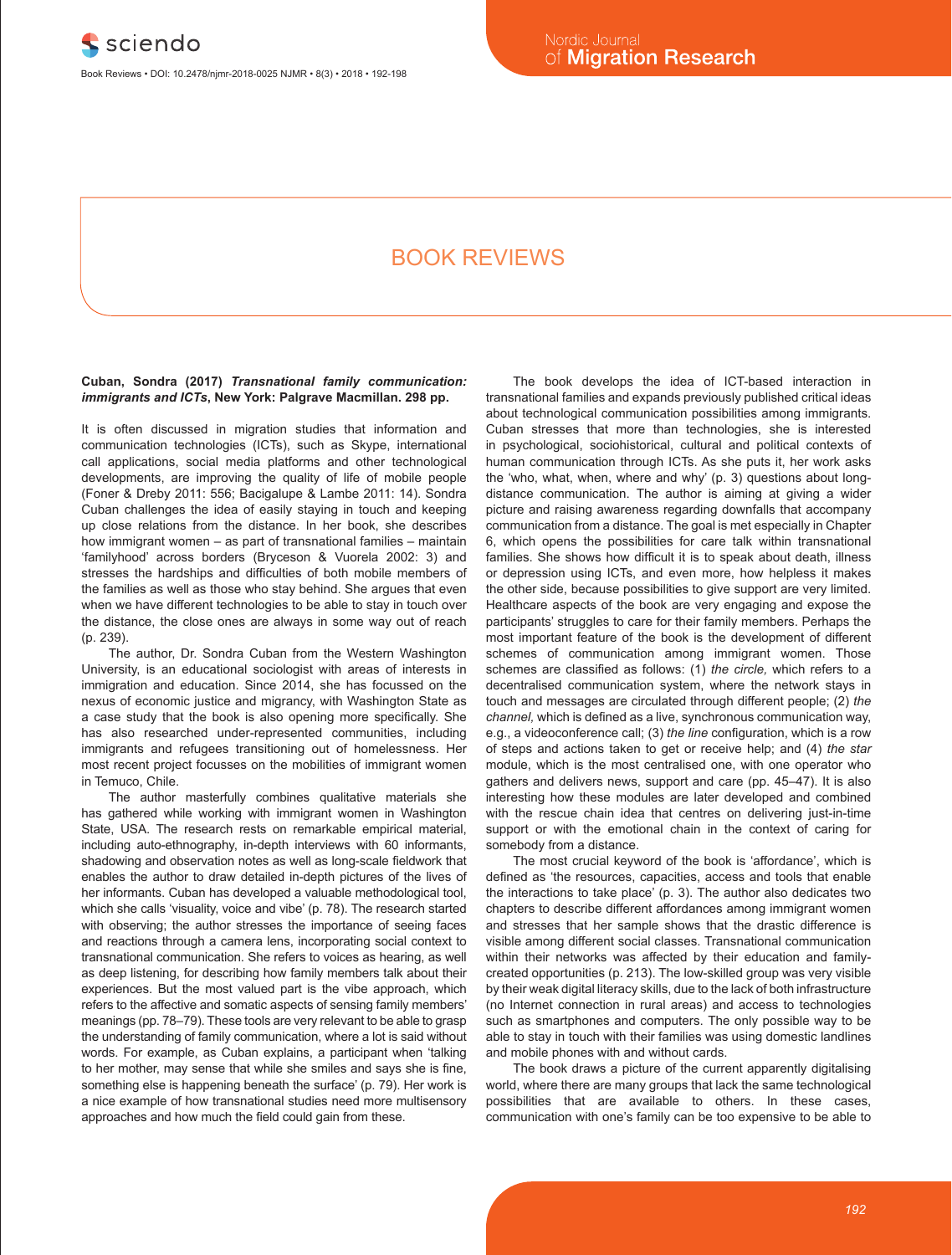afford consistent contact, lacking privacy due to housing conditions or constant presence of other people, or impossible because of the insufficient quality of connection. The book reminds all the troubling aspects of staying in touch over a distance and emphasises how premature it is to celebrate the era of the ICT.

One of the central topics of the book is gender and how gender frames the communication between female immigrants (p. 213). Even though the subject itself is much gendered and all the informants are women working in the traditionally female labour market, the gendered aspect of the communication patterns did not arise that clearly from the book. It is taken too self-evidently that women are the ones staying in touch with (female) family members and friends at the same time as men tend to talk less and on other matters. It is quite obvious that gender matters, but it is more difficult to get the answer as to why and how it matters. Mothers, sisters and daughters are visible in the book, but it raises the question why men are not so present, and why are they left or falling out?

The book is a relevant addition to ICT communication research and gives a marvellous insight into transnational familyhood. The book reminds us that the possibilities to communicate are not equal for everyone in all situations. Communication can be very hierarchical, and the possibility to stay in touch may be a luxury for more vulnerable groups, even in our technological world. It is very easy to develop an illusory picture of easiness to communicate across the borders, but Sondra Cuban's book brings in a carefully developed picture, also including the struggles related to longdistance communication. The book is recommended reading for mobility as well as communication researchers, but it could also be of interest for a much wider audience because it offers interesting insights into contemporary behaviour patterns.

#### Keiu Telve\*

PhD student, Department of Ethnology, University of Tartu, Estonia

#### **References**

- Bacigalupe, G & Lambe, S 2011, 'Virtualizing intimacy: information communication technologies and transnational families in therapy', *Family Process*, vol. 50, no. 1, pp. 12-26.
- Bryceson, D & Vuorela, U 2002, 'Transnational families in the twentyfirst century', in *The transnational family new European frontiers and global networks*, eds D Bryceson & U Vuorela, Berg, New York, pp. 3–30.
- Foner, N & Dreby, J 2011, 'Relations between the generations in immigrant families', *The Annual Review of Sociology*, vol. 37, pp. 545-564.

# **Dimitriadi, Angeliki (2018)** *Irregular Afghan Migration to Europe At the Margins, Looking In,* **Cham: Palgrave Macmillan. 204 pp.**

Since 2015, migration and asylum have been high on the agenda of the international community, particularly of the European Union (EU). The book on irregular Afghan migration to the EU countries is quite timely and relevant, as it offers a much broader perspective on the refugees' march to Europe and invites the reader to 'look' at the migration patterns, routes and policies preceding and following 2015. The focus in the book is on Greece, which the author Angeliki Dimitriadi describes as 'an interesting and relatively unexplored site for contemporary irregular migratory flows and particularly the Afghans' (p. 118). The book is a result of a long research process, consisting of the author's doctoral (Ph.D.), postdoctoral and 6-month-long research in Berlin during 2015. The research is

based on interviews conducted mainly with the Afghans, but also with policy-makers, workers of non-governmental organisations (NGO) and officials in different sites in Greece, Istanbul, Brussels and Berlin. Based on the narratives of the Afghans on the move, the author depicts their displacement and search for a country to settle and to belong. Without a discussion on how the receiving and transit countries constantly recast their policies to respond to new flows, the story would be half-told. Therefore, the author elaborates on the impact of migration policies, particularly of the transit countries, on Afghans' mobility as well as their periods of waiting, attainment or lack of status, access to international protection, subaltern integration to countries of temporary settlement as well as detention or voluntary and forceful return.

The book is well-structured, guiding the reader to follow the Afghans as they cross borders. The introductory chapter provides very interesting insights into transit migration. It shows that the destination and the route are not preset; they very much depend on the networks formed and the information accessed throughout the journey. Transit migration entails both mobility and immobility and is a condition not solely defined by the state policies, but also by the preferences, hopes and survival strategies of the migrants. The word transit reveals the migrants' determination to continue their journeys despite all the impediments. The author defines the Afghans as transit migrants, whose irregularity starts with the decision to migrate. By not launching asylum applications in Turkey or Greece, the Afghans 'choose' irregularity to move on to 'Europe' based on the information obtained from the smugglers, the Afghan diaspora, social media as well as the journalists, researchers and NGO staff working in the field.

The question of categories constitutes an important theme in the book. Categorisations have practical implications for one's access to a clear status, rights and services in the receiving countries. The departure of Afghans from Afghanistan started in the 1970s as a refugee movement. They took refuge in Pakistan and Iran, where initially they were granted hospitality on religious and humanitarian grounds. Currently, Pakistan is trying to repatriate more than 15 million Afghans living in the country, while Iran does not allow either unregistered Afghans to apply for asylum or access to education. Fearing deportation, many of the Afghans cross into Turkey, where they mainly fall into the irregular migrant category. In Greece, as the author puts it, they are granted 'limited hospitality', which allows only for their temporary stay and saves Greece from formulating an integration policy. The Afghans, who manage to move to the other EU countries, are increasingly perceived as economic migrants with a compromised ability to exercise their rights, rather than refugees, even if they define themselves as such.

The problem with categorisations is that in the face of the growing extent of mixed flows, it is becoming extremely difficult to distinguish between voluntary and forced migration. The Afghan mobility is a case in point. Chapter 2 analyses the factors conducive to outflows from Afghanistan and the Afghans' conditions of arrival and stay in Iran. The author, while critically reviewing migration – theorising through the structure and agency approach, calls on the reader to contemplate both on the structural factors and the individual aspirations shaping the (Afghan) migration experience. Migration, in fact, refugeeism, is a rite of passage, an investment and a household survival strategy for many young Afghan men, informed by a culture of migration and shaped through solidarity networks. Among the entangling factors, the author emphasises the following: security concerns linked with political instability and conflict, particularly after the withdrawal of the International Security

*<sup>\*</sup> E-mail: keiu.telve@gmail.com*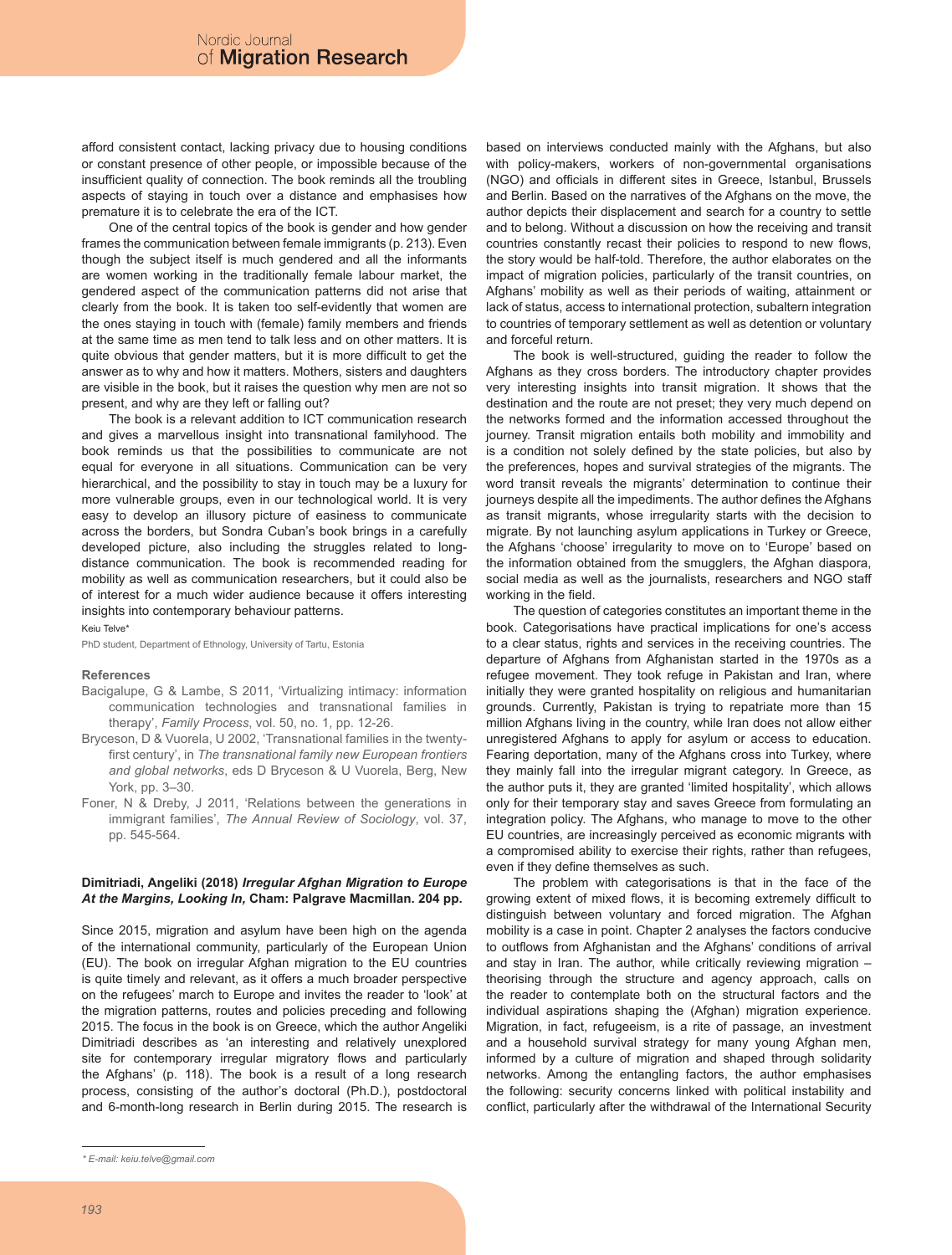Assistance Force (ISAF) in 2012; emergence of the Islamic State of Iraq and the Levant – Khorasan Province (ISIL-K); and growing attacks of the Taliban against the civilians, but also lack of financial security, unemployment, poverty and limited access to education.

Chapter 3, based on the findings from fieldwork in Istanbul in 2014, discusses the arrival and experiences of the Afghans in Turkey, for whom Turkey is a passageway and a 'waiting room' (Erder 2000: 257). Many of the Afghan interviewees expressed their willingness to settle in Turkey if they were given a chance for legal stay and access to education. This is mainly because they find jobs more easily in the informal sector in Turkey as compared to Greece. However, the decision of the United Nations Refugee Agency (UNHCR)-Turkey to suspend asylum applications from Afghans in 2013, as well as the EU–Turkey deal in March 2016, led to deterioration of living conditions and left many Afghans stranded in Turkey.

Despite all the hurdles, the Afghans seek to move from Turkey to Greece, which many succeed only after several attempts. Chapters 4 and 5 provide the reader with an overview of shifting Greek policies on migration and asylum, as well as its implications for the Afghans, who started to arrive in Greece from 2007 onwards. Greece, amid a backlog of asylum applications, engaged in creating a new asylum system along the EU standards from 2010 onwards, which led to a shift in Greek policy from restricting access to detention and deportation of migrants.

With a view to show that the events that unfolded in 2015–2016 constitute a break from the norm, Chapter 6 provides the reader with an extensive discussion on the implications of the Syrian refugees' arrival for the Greek migration management system and Afghan mobility. The influx of Syrians led to a significant change in the smuggling routes, prices and asylum policies of the EU countries. The Syrians' long march towards Europe created the Western Balkan route from which the Afghans also benefitted. However, border closure in January 2016, and particularly the EU–Turkey deal, which suspended the flow of refugees further to Europe, turned Greece into an archipelago of camps scattered up to mainland Greece and islands, accommodating stranded refugees and migrants.

While longer detention periods and degrading conditions in detention centres seek to deter Afghans from arriving, those who are already in Greece are now made to choose between long detention periods or voluntary return. A growing number of the Afghans choose repatriation, which according to the author, is not a viable solution. Many Afghans agree to return back, even though the conditions in Afghanistan are not conducive for their stay. According to a study by the Norwegian Refugee Council and the Internal Displacement Monitoring Centre, three-quarters of the Afghans who return back, leave the country due to violence. The UN classified Afghanistan from 'post-conflict' to 'active conflict' in 2017 (McVeigh 2018). However, as we are witnessing, these developments do not seem to affect the deterrent policies and categorisations of the transit and receiving countries.

The arrival of Syrian refugees, while revealing the limits of hospitality in Greece, exposed the limits of EU solidarity in responsibility sharing. The EU policy-making in the past 2 decades, designed and implemented to curb irregular migration, served to outsource border management and turn peripheries into transit zones. As a result of the Dublin II Regulation, it became the responsibility of the 'frontline states' to protect the land, sea and air borders of the 'fortress Europe' and keep, push back, remove and return increasing numbers of asylum seekers and migrants at the gates. However, as pointed out by the author, this is an unsustainable strategy that will not stem the tide. At this point, a criticism may be raised to the author, who could have shared more of the direct quotes, from the interviews with the Afghans, of their own hopes and dismay throughout the journey, which would have further emphasised the consequences of restrictive policies and highlighted the real priorities and challenges with a view to guiding policy-making. This would have better embedded the discussion in the global economic and political context and showed how diverse global inequalities play out and become more visible in transit zones located at the crossroads of the North–South divide.

Overall, the book introduces new insights into continuities and changes in migration patterns in the eastern Mediterranean and is a valuable contribution to the current debates on mixed flows. It is of interest mainly to students of migration studies and is a must-read for academics and practitioners particularly interested in EU policymaking on migration and asylum.

## Suna Gülfer Ihlamur-Öner\*

Associate Professor, Department of Political Science and International Relations, Marmara University, Istanbul, Turkey

## **References**

- Erder, S 2000, 'Uluslararası Göçte Yeni Eğilimler: Türkiye 'Göç Alan' Ülke Mi?' in *Mübeccel Kıray için Yazılar*, eds F Atacan, F Ercan, H Kurtuluş & M Türkay, Bağlam, Istanbul, pp. 235-259.
- McVeigh, K 2018, *'Now is Not the Time': Violence Forces Refugees to Flee Afghanistan Again*. Available from: <https://www. theguardian.com/global-development/2018/jan/25/violenceforces-refugees-to-flee-afghanistan-again>. [Last accessed 1.2. 2018].

# **McMahon, Aoife (2016)** *The Role of the State in Migration Control – The Legitimacy Gap and Moves towards a Regional Model***, Leiden/Boston: Brill/Nijhoff. 310 pp.**

In the current situation of the so-called crisis of migration policy, especially in Europe, it seems important to inform fellow scholars or policy-makers about the foundations of migration control. In this book, *The Role of the State in Migration Control – The Legitimacy Gap and Moves towards a Regional Model* (2016), Aoife McMahon explains the origins, legitimacy and challenges of migration control. She is looking for a middle ground between strong migration control with protection of state sovereignty and weak control with free movement (p. 1).

McMahon is a lawyer (barrister) from Ireland, and this book is based on her doctoral thesis, *The role of the state in migration control* (2015), at the School of Law of Trinity College, in Dublin, Ireland. Although McMahon is a legal scholar, this book has a multidisciplinary approach. Perhaps the best description could be law and policy, with economics and history. Her approach is actually that of a law- or policy-maker, whose aim is to consider everything. McMahon limits her research to the entry of migrants instead of examining the rights of migrants staying in a country (p. 3). However, on occasions, she feels it necessary to deal with this and other issues outside the scope of the book (e.g. pp. 132–142).

This book is divided into seven chapters. In the first three chapters, the author has a historical approach. Her aim is to challenge the mantra of absolute state sovereignty that is often presented for legitimation of migration control. McMahon sees that in the context of the theoretical literature, there are mainly two approaches to sovereignty: 'for some, sovereignty is no longer pertinent as a distinct concept', and for some, it 'remains pertinent but requires recalibration'

*<sup>\*</sup> E-mail:gihlamur@marmara.edu.tr*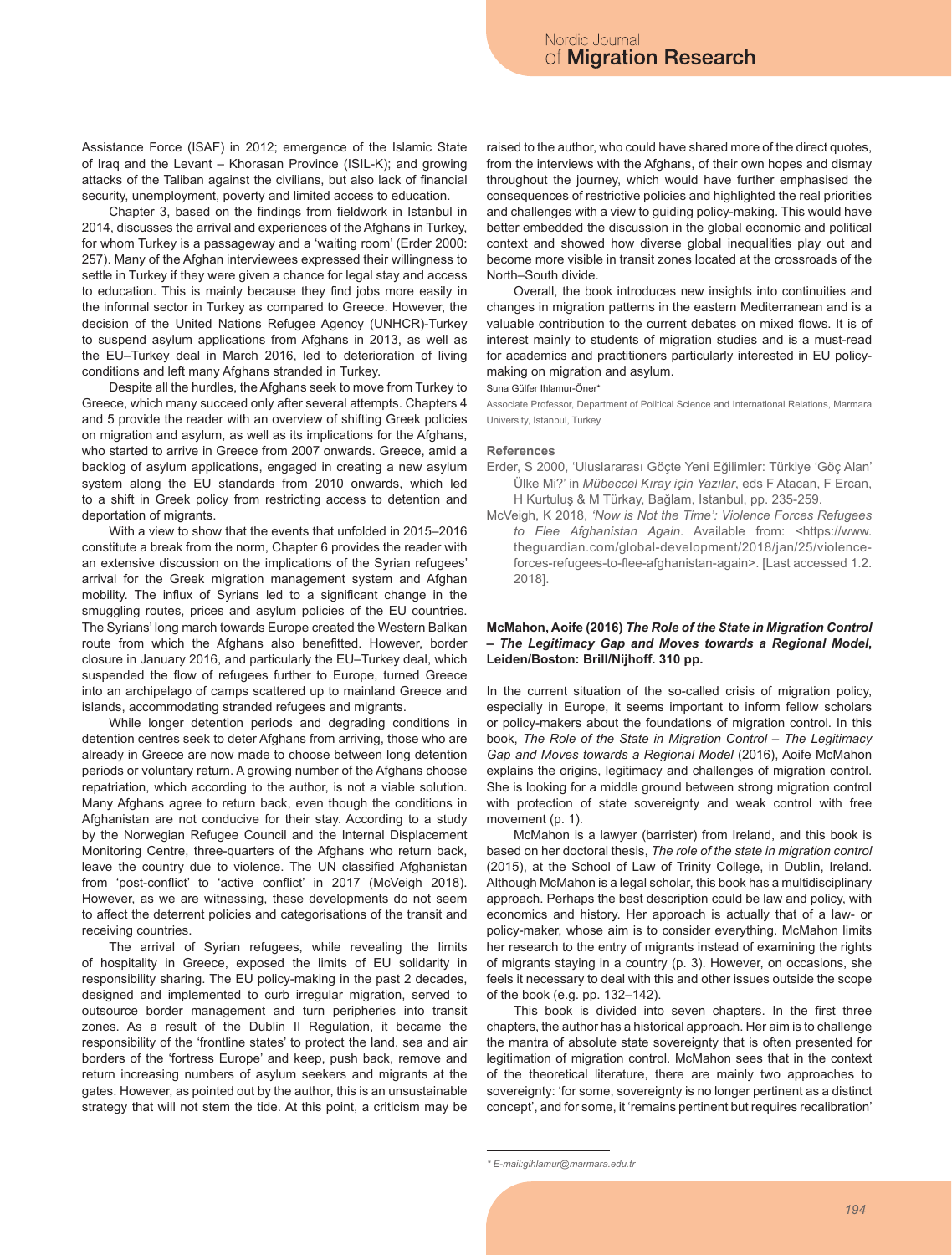(p. 32). McMahon argues that beyond those few core functions of the state (security, order and health), which are justified on a traditional basis, political and legislative action needs to be justified on a rational basis (p. 7). She finds Max Weber's (1978) consent theory appealing: the acts of public authority have to have traditional, charismatic or legal–rational basis (p. 37). Her conclusion of this theoretical exercise is that the modern state needs to demonstrate on an evidential basis that its actions go towards maintaining societal order and that these actions do not go beyond what is necessary (p. 38).

In Chapter 2, the author shows how in the beginning of the 1900s, especially during the World War I, many states tightened their immigration control. McMahon uses Britain and America (USA) as examples. She points out that although many changes, such as collecting personal data, were supposed to be temporary, they were prolonged after the war and eventually became permanent (pp. 50–51 and 58–59). The most interesting finding in this book is the description of two different default points or principles for migration policy: 'freedom unless you pose a threat' and 'control unless we want you' (pp. 7, 59, 61). However, the book could have profited from including other research on the default points for migration control in the international and human rights law (e.g. Dembour 2015).

This change in approach to migration control might have repercussions on international law, which she deals with in the third chapter from the point of view of external limits to state sovereignty. McMahon considers both juridical limits set by international and regional law as well as factual limits posed by global economy. First, she describes the legal standards for international protection and human rights. In the end of this chapter, she also considers the influence of economic arguments, and even economic lobbying, on migration policy. Although she makes very interesting and accurate observations, a legal scholar is confused about the way the author presents economic limits side by side with juridical limits to policymaking.

If, in the earlier chapters, the author was using mainly historical and legal–political methods, in the fourth chapter, the approach is conceptual and includes a statistical analysis of the more recent situation. The aim of this part is to show the difficulties in making rational decisions on migration due to lack of common concepts and reliable data. Although McMahon makes interesting observations on the problem of comparability of data collected by different states, she fails to convince the reader that there is also a problem of reliability of that data. Later in the book, McMahon argues that there are challenges in legitimate justification of migration control measures because of this data-related problem (pp. 244–245), but she never actually engages in analysis of the data and its use at the national level.

In Chapter 5, McMahon returns to a theoretical analysis of legitimacy. In this chapter, she considers 'to what extent the general and systematic state control of migration can be legitimized' (p. 131). For this analysis, McMahon uses the notions of traditional and rational–legal bases for legitimacy from Weber. The central question seems to be whether the state practice amounts to customary law (pp. 144, 148). Relying on James Nafziger (1983), she comes to the conclusion that migration control measures cannot be justified by traditional legitimacy, and therefore, control measures should be legitimised on a rational–legal basis (pp. 148, 156). However, McMahon also considers the rational–legal legitimacy weak partly due to the problems related to reliability of data discussed in Chapter 4 and partly due to the challenges presented in Chapter 6 (p. 158).

Chapter 7 is set to provide some solutions to the identified problems. The author calls upon courts to safeguard the rule of law and, even further, to insist that the measures of controlling migration be justified on an evidential basis. Other suggestions for better management of migration are inclusion of stakeholders and third-sector actors in the policy planning and implementation stages, as well as elevation of the policy planning to a supranational level (pp. 240–242). McMahon advocates for a bigger role for regional organisations such as the EU (pp. 79, 221, 247). This last part of the book is supposed to consider 'what steps the state could take to improve the legitimacy of their migration control measures?' (p. 246). However, the reader struggles with the task of finding the connection between the actual research done in this book and these suggestions made in the last chapter. To address the question adequately, the author should have looked more carefully into current migration control measures and the justifications given to them.

In this book, McMahon deals with the issue of legitimation of migration control from many different angles. The book has a multidisciplinary approach, a choice that can be defended by this multi-sided research topic. However, in some chapters, the approach suddenly changes in a way that the reader might have difficulties in following the red line. For example, although it is true that rational action presupposes knowledge (p. 38) and data provides knowledge, Chapter 4 feels out of place or somehow less relevant to this book. This chapter also interrupts the discussion on limits to state authority, which continues again in Chapter 5. In addition, the book could have benefitted from a narrower focus and deeper analysis. Now, many things are lightly argued or based on old literature. Despite these weaknesses, the book provides a lot of knowledge and analysis, as well as interesting details from history, to all those interested in questions related to migration control.

## Jaana Palander\*

Researcher in the University of Eastern Finland and doctoral student in the School of Management (Public Law) in the University of Tampere, Finland

## **References**

- Dembour, M-B 2015, *When humans become migrants study of the European court of human rights with an inter-American counterpoint*, Oxford University Press, Oxford.
- McMahon, A 2015, *The role of the state in migration control*, Trinity College, School of Law, Dublin.
- Nafziger, JAR 1983, 'The general admission of aliens under international law', *American Journal of International Law*, vol. 77, pp. 804-847.
- Weber, M 1978, *Economy and society: an outline of interpretive sociology*, eds G Roth & C Wittich, University of California Press, Los Angeles and London.

# **Bjork, Stephanie R. (2017)** *Somalis Abroad: Clan and Everyday Life in Finland***, Champaign: The University of Illinois Press. 196 pp.**

The Somali diaspora, particularly in the West, is generating a significant amount of research and scholarly publications. *Somalis Abroad: Clan and Everyday Life in Finland* is one of several monographs that have appeared in 2017. The book is authored by Stephanie R. Bjork, a professor of anthropology at Paradise Valley Community College in Phoenix, Arizona. The author is an American scholar, a Somalist who has studied Somalis in the diaspora for more than a decade and a half. The book is primarily based on ethnographic data collected in 2003 and 2004 in the Greater Helsinki area, the capital area where most of the Finnish-Somalis live.

```
* Email: jaana.palander@uef.fi
```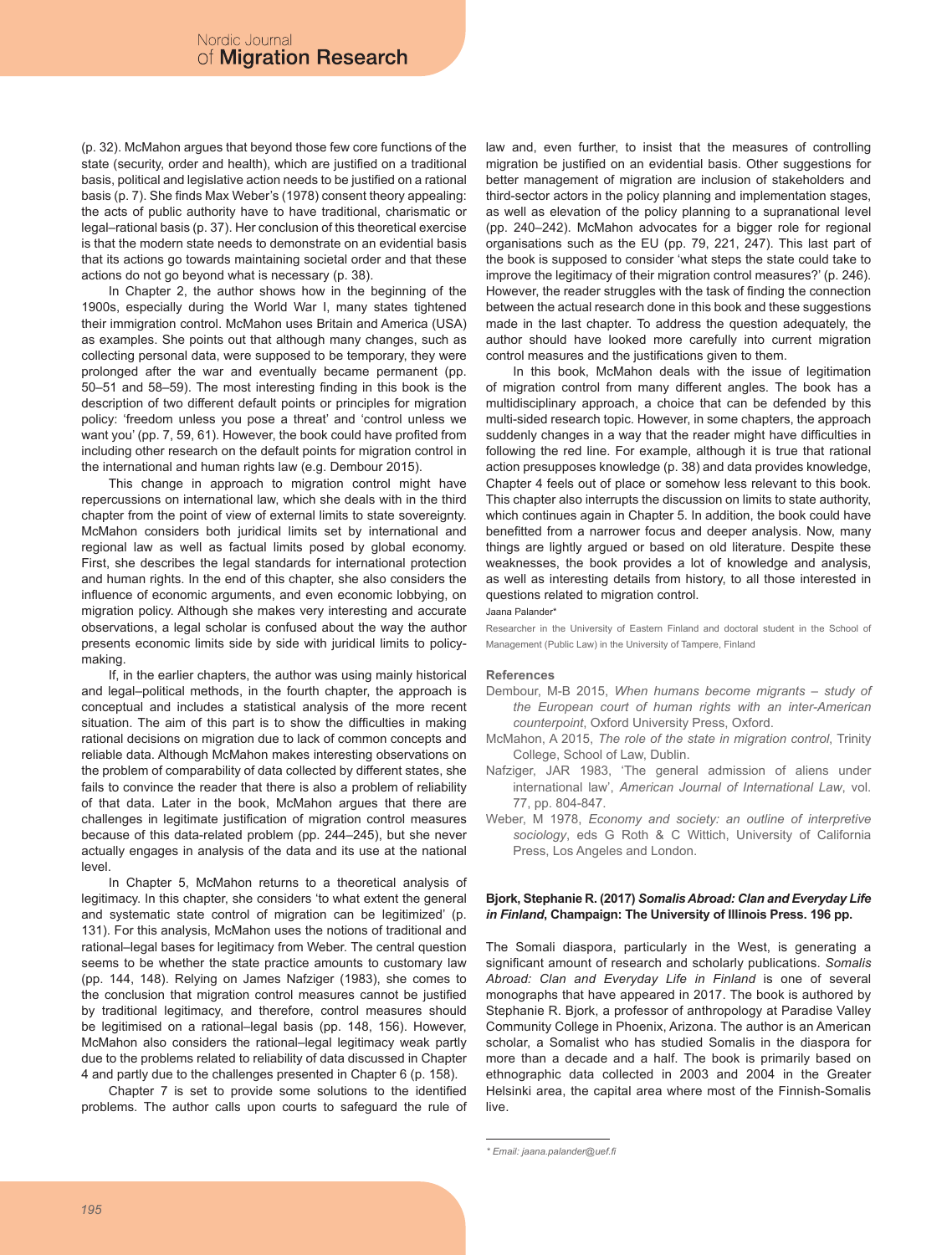The book's main aim is to depict the role of the clan in the everyday lives of diaspora Somalis. Thus, by delving into why the clan is important for Somalis in the diasporic context, where strong individualism is the norm, as is a capable welfare system that guarantees the survival of individuals, the work endeavours to scrutinise the practices that Somalis abroad have engaged in to build and exchange capital among clan relatives. The book consists of five chapters, as well as a foreword, written by Abdulkadir Osman Farah, prologue and conclusion. Bjork uses the first chapter as both an introduction and preface to set the stage for the study.

To discern the relevance (and irrelevance) of the clan in the everyday practices of Somalis abroad, Bjork uses four 'diasporic' moments – Telling, Movement, Celebration and Crises – these being the titles and themes of the four main chapters. Telling (Chapter 2), describing various typical types of encounters, presents how diaspora Somalis communicate their clan identity through 'telling' signs to legitimise their clan status, cultivate inter- and intra-clan links as well as access clan networks and capital. Chapter 3, Movement, deals with three types of movement. The first concerns young adults who, in order to gain more autonomy, choose to move away from the family household. The chapter pays particular attention to the implications of these moves on the collective interest. Research has shown that the Somali diaspora is heavily engaged in transnational networks, and that the Internet is one of the means of such engagement. The second type of movement concerns these online interactions and the clan factor in them. Immigration is the third type of movement discussed in the chapter. Here, the focus is on the migration process of Somalis resettling in the West and the relevance of clan networks in this process. The fourth chapter, Celebration, studies how, through organising, conducting and participating in wedding celebrations, Somali women not only refine their sense of Somaliness and cultivate links to other clans but also use weddings as an important opportunity to legitimise their clan claims and strengthen clan networks. The chapter also discusses other aspects of marriage, such as choosing a spouse. The fifth chapter, Crises, looks at the practice of mobilising clan networks and capital in times of crisis. The situations the chapter delves into are moments where someone needs certain social, financial or human capital. The chapter considers not only the strategies of those who utilise the clan networks but also strategies used by those who intend to avoid being exploited by others. The conclusion summarises the main findings presented in the previous four chapters. It also covers aspects of the experiences of Somali Bantu refugees in the United **States** 

The book has many strengths. Unlike other studies on the Somali diaspora, Bjork brings the clan factor into the analysis in a systematic way. By doing so, she succeeds in combining the use of the practice theory approach with diverse ethnographic data: survey, in-depth interviews, participant observation and so on. Thus, although using the clan as a main analytic factor in the analysis, the study rejects the 'all-or-nothing approach to kinship' of the classic primordial perspective taken by conventional social anthropologists, which has traditionally dominated Somali scholarship. Instead, Bjork finds that 'what appears to be hard structure is actually the effects of practice achieved on the ground' (p. 157).

Another interesting feature that gives the book substantial strength is the use of the concept of cultural intimacy. This allows Bjork to successfully capture the nature of the somewhat paradoxical attitude of many Somalis in the diaspora, particularly those who claim to be civilised. Such persons consider the clan as a backward and barbaric concept as well as a source of sectarianism among Somalis,

while at the same time they 'construct clan and make clan status claims, just as other Somalis' (p. 102).

However, the book has several shortcomings. The most serious is that it does not provide working definitions for some of the key analytic concepts it uses. Research on the Somali diaspora abundantly shows the centrality of the (extended) family and of religion in the everyday lives of individuals. This is captured by the participant Nur's 'sharp words' when exclaiming: 'If you [as an individual] do something, they [Somalis] think what does *masjid* (mosque) say? What does tribe (clan) say? What does family say?' (p. 149). The book consistently uses the terms 'clan' and 'clan relatives' interchangeably but fails to differentiate practices that fall within the family domain from those within the sphere of clan relationships. In truth, 'clan' or 'clan relatives' are different from 'relatives' in two ways. First, my paternal aunt, for instance, might be a member of my clan, but my relationship with her falls within the sphere of family obligations, rather than of clan relatives. Second, a significant number, if not most, of one's extended family may be outside the domain of his/her clan relatives. For instance, I participate in a 69-member WhatsApp group consisting of four generations of my maternal grandfather's descendants. Very few of them are members of my clan: they belong to a vast number of different clans and clan families. My relationship with them falls in the domain of (extended) family. Currently, my maternal uncle is in India for medical treatment, for which all costs, including travel, have been paid by members of this group, regardless of their clan affiliations. By not clearly differentiating between family and clan, Bjork's book construes a large number of everyday (extended) family practices as clan practices. For instance, helping someone to migrate to the West, supporting someone's medical treatment or making a marriage decision falls mainly within the domain of family relations; however, the book describes these as clan practices. This is probably why the author feels uncertain about the approach (p. 18) and findings (p. 31) of some Somali scholars. A related issue is the role of Islam in the everyday practices of Somalis abroad. The book ignores this dimension and, as a result, what is actually a religious obligation (maintaining close relationships with family and immediate relatives, whether on one's father's side, mother's side, spouse's side and so on) has been interpreted as a strategy for maintaining clan networks.

In addition, the author informs us that the population sample of the study is 186 (109 women and 77 men), but we are not told how many of these persons participated in the in-depth interviews. Nor do we know who the '(key) consultants' are. Little is said about them, their backgrounds, the sections of society they are from and so on. We know specific individuals who are in the category of key consultants. But, we exceptionally hear the voice of a group of people whom the author identifies as consultants 'who embrace a Finnish lifestyle'. In some areas, the author's decision to focus on this group is intentional and makes it clear (Chapter 5), but in almost all other chapters,the group is given a disproportionately high role in the presentation. Consequently, concerning the everyday lives of Finnish-Somalis, we hear more about nightclubs, alcohol, non-Somali husbands, Finnish wives, Finnish boyfriends and so on. At the same time, we rarely hear about prayer, the *Quran*, the mosque, school, *fadhi-ku-dirir* and *qat1* , among other things. For these informants, ordinary Finnish-Somalis are 'others'. We hear remarks such as 'They [Somalis] were always talking clan', 'it is difficult with Somalis, they always want something'

*<sup>1</sup> Fadhi-ku-dirir is a custom for some Somali men, who meet in cafés to debate Somali politics and clan-related issues. Qat is a plant (Catha edulis) that releases a stimulant when its narcotic leaves are chewed. Some Somalis, mostly men, use it. These are commonly discussed issues as both are related to the challenges faced by the Somali family in the diaspora.*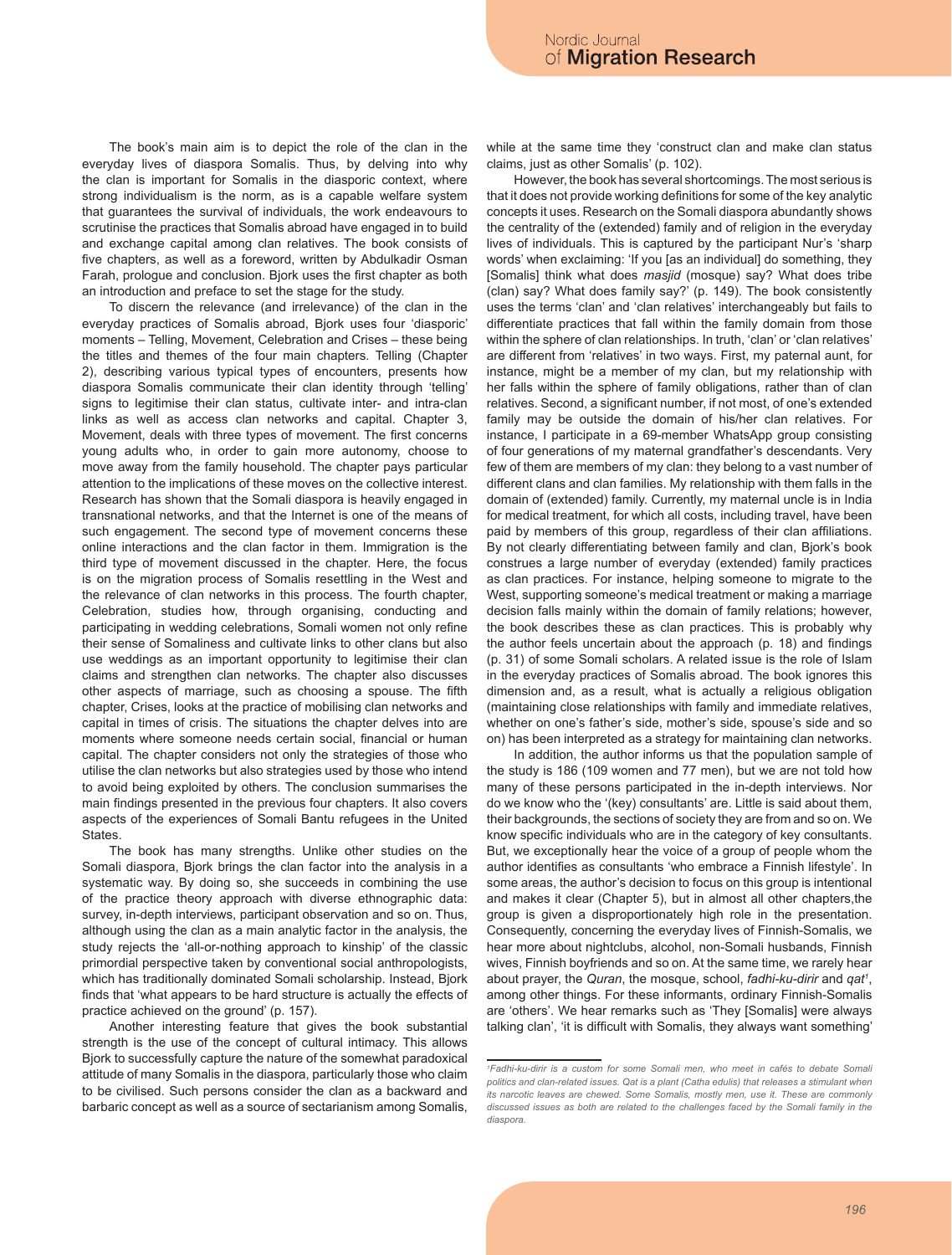and 'They talk about bullshit.That's why I don't want to do anything for them'. It is therefore questionable whether many Finnish-Somalis would consider the book to be an accurate presentation of their everyday lives in Finland.

Although the book can be criticised from a number of angles, it is a helpful addition to the debate on the Somali diaspora. It brings an alternative point of view to the debate on social relations and networks and provides a fresh approach on the role of clan in everyday life of the Somali diaspora. The book will be of use to researchers and students interested in transnational migration and diasporas. It is also accessible for broader audiences and thus valuable for those interested in the Somali diaspora.

#### Abdirashid A. Ismail\*

Postdoctoral Researcher, Department of Social Research, University of Helsinki, Finland

# **Wickström, Mats & Wolff, Charlotta (eds.) (2016)** *Mångkulturalitet, migration och minoriteter i Finland under tre sekel***, Helsingfors: Svenska Litteratursällskapet i Finland. 360 pp.**

People who persistently advocate the idea that Finland has become culturally and linguistically diverse during the past few decades should acquaint themselves with a recently published collection of articles titled *Mångkulturalitet, migration och minoriteter i Finland under tre sekel2* . This book looks into the multilingual and multicultural past of Finland—a past that has often been either forgotten or (deliberately) ignored in recent discussions on immigration.

The editors of the volume, Mats Wickström and Charlotta Wolff, are historians, as are most of the authors of individual chapters, albeit in different fields. In addition to the introductory article by Wickström and Wolff, the book consists of 10 contributions that shed light on minority groups and their status, as well as on human rights, emigration, return migration, mobility of elite cosmopolitans and the construction of national identity. The book addresses the cultural diversity of Finnish society from different perspectives over a period extending from Swedish rule to today. The editors point out that the purpose of the collection is not to give an overall picture of the current situation, because there are plenty of publications on that topic. A couple of the articles touch on some recent events, such as the migration flows of asylum seekers in 2015, but the book's focus is clearly on the 19th and 20th centuries. Many of the authors have made use of interesting and rare archive materials, such as private letter collections. The number of sources is considerable.

In his thought-provoking contribution, Klaus Törnudd (Chapter 2) discusses the history of international human rights and the development of Finnish immigration policy in post-war Finland. Drawing upon his experience as a former civil servant in foreign affairs, Törnudd demonstrates that, as far as human rights issues are concerned, Finland was lagging behind other countries for a long time. However, a lot of progress has been made during the past decades, as is shown by the fact that Finland has ratified quite a few international declarations and conventions, such as the *International Covenant on Civil and Political Rights* and the *Framework Convention for the Protection of National Minorities.* Nevertheless, Finland has not joined the International Labour Organization (ILO) convention on the rights of indigenous peoples. This exception is due to a longlasting dispute on the land ownership rights of the Sámi. According to Törnudd, Finnish society nowadays takes into account the existence of cultural, linguistic and religious minorities in many ways. He urges

Finland to continue to guarantee human rights for all inhabitants of the country, regardless of their background.

In Chapter 4, Charlotta Wolff describes the transnational life of cosmopolitans in the 19th century. This group had been educated in continental Europe, had versatile language skills and had made a significant impact on the economic and cultural development of Finland. They came to Finland mostly from Scandinavia, Russia, Germany, Great Britain and Switzerland, and their professional background as factory owners, merchants, engineers and civil servants reveals their motives for immigration. In the homes of cosmopolitans, multilingual education was taken care of by English-speaking nannies and Swiss and German governesses or companions. The *lingua franca* of the cosmopolitans was Swedish; Finnish was learned—if it ever was learned—from servants. According to Wolff, it seems paradoxical to use the concept of *immigrant* when talking about cosmopolitans, as this mobile and multilingual group was by no means confined to the geographical area that in 1917 became known as Finland. Traces of Finland's cosmopolitan past are still visible in many company names, such as Fazer, Finlayson, Hackman, Rettig and Stockmann.

Markku Mattila's article (Chapter 10) offers quite a disturbing reading experience. It depicts the beginning of the 20th century, when Swedish-speaking Finns made use of racial biology and racial hygiene for ethnopolitical purposes. The purpose of this endeavour was to make a distinction between the Swedish-speaking population and the Finnish-speaking majority, as well as to ensure the internal cohesion and 'biological quality' of the Swedish-speaking minority. The initiative was taken in 1911 by the so-called Florin Committee with the help of a considerable donation to *Svenska Litteratursällskapet i Finland* (Society of Swedish Literature in Finland), and the idea was disseminated by *Folkhälsan* ('Public Health') and *Marthaförbundet* (the Swedish Martha Association in Finland). The aim of these organisations was to extend advisory services for speakers of Swedish in matters related to home, family, social welfare and healthcare. However, the desired result—proof of a racially pure Swedish group—was never obtained. As Mattila points out, this chain of events is unique, since the combination of science, nationalism and assumptions of social classes has special characteristics due to the language situation in Finland; no other national minority in the world has used racial hygiene for ethnopolitical purposes. As is well known, racial hygienic thinking expanded later to cover the entirety of Finnish society.

The period of Russian rule (1809−1917) brought along a number of language groups. The history of the Russian-speaking population in Finland is depicted in Veronica Shenshin's article (Chapter 5). Relations between Finland and Russia have had many twists and turns, and until today, the perceptions acquired in the past affect the attitudes of the majority population in Finland. In Chapter 6, Harry Halén describes the phases of Tatar immigration and the ways in which Tatars organised themselves and settled in various localities. Another group that arrived in Finland from the multicultural czarist state of Russia are the Jews. Laura Ekholm (Chapter 7) describes the political and cultural collision in which this minority has lived since the 19th century. Most Jews assimilated linguistically into the Swedishspeaking minority, and at the same time, they were stigmatised for their origins in Russia.

In his extensive review on Finnish emigration, Max Engman (Chapter 3) reminds the reader that mobility always has an impact not only on the country of immigration but also on the country of emigration. Chapter 8 by Panu Pulma outlines the history of Roma politics, with an emphasis on active reform work, and draws an

*<sup>2</sup> In English: Multiculturalism, Migration and Minorities in Finland in Three Centuries (translated by the author, Sirkku Latomaa).*

*<sup>\*</sup> E-mail: abdirashid.ismail@helsinki.fi*